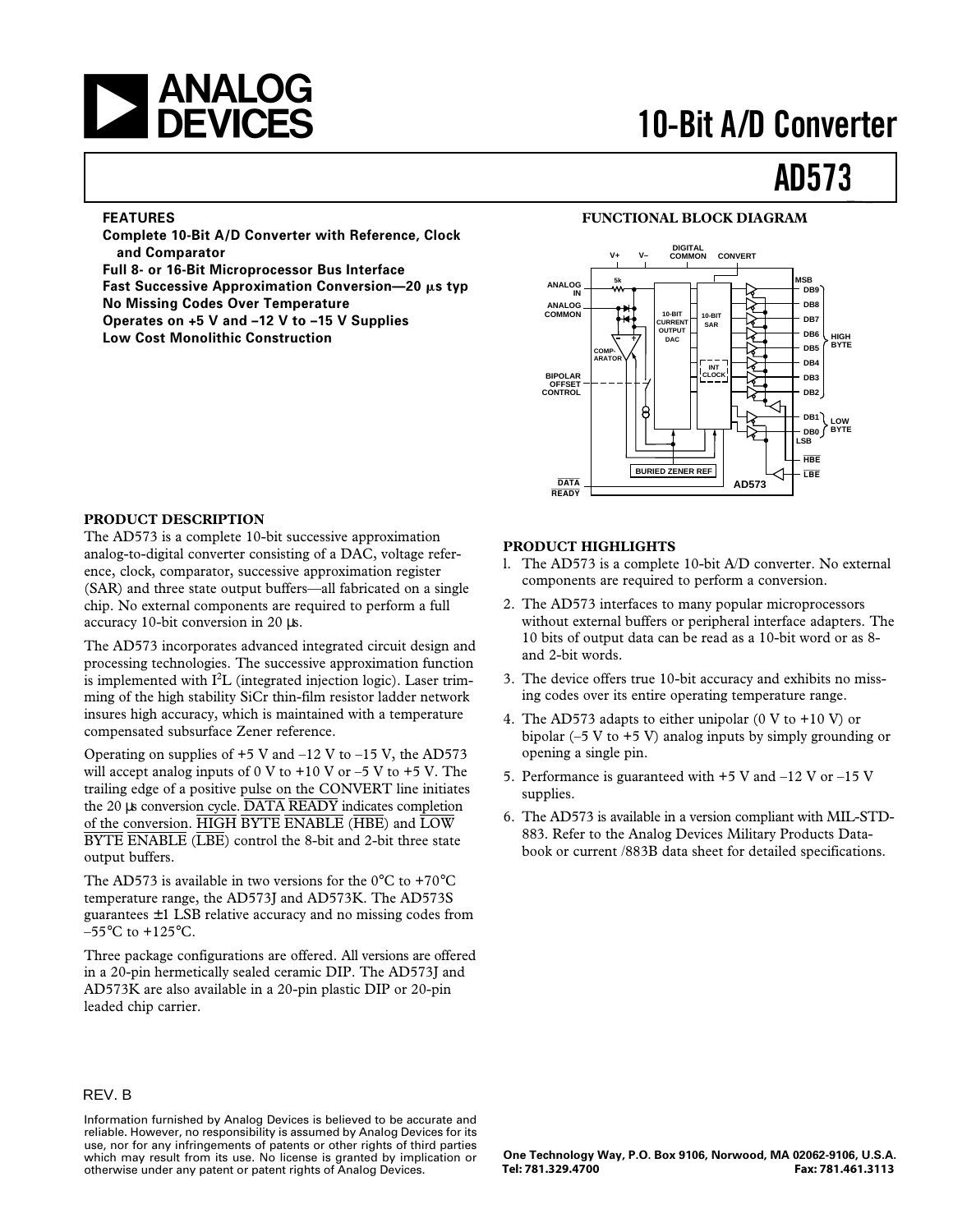# $\mathbf{A}\mathbf{D}573\text{---} \mathbf{S}\mathbf{P}\mathbf{E}\mathbf{C}\mathbf{I}\mathbf{F}\mathbf{I}\mathbf{C}\mathbf{A}\mathbf{T}\mathbf{I}\mathbf{0}\mathbf{N}\mathbf{S}$  (@ T<sub>A</sub> = +25°C, V+ = +5 V, V– = –12 V or –15 V, all voltages measured with respect<br>only to digital common, unless otherwise note

|                                                                                                                                                                                                                                                                                                                                                                                                                                                                                                                                                                                                                                                                                                                                                                                                                                                                                                                                                                                                                                                                                                                                                   |                          | AD573J                                                     |                   |                      | AD573K                                                     |                 |                          | <b>AD573S</b>                                              |                   |                                        |
|---------------------------------------------------------------------------------------------------------------------------------------------------------------------------------------------------------------------------------------------------------------------------------------------------------------------------------------------------------------------------------------------------------------------------------------------------------------------------------------------------------------------------------------------------------------------------------------------------------------------------------------------------------------------------------------------------------------------------------------------------------------------------------------------------------------------------------------------------------------------------------------------------------------------------------------------------------------------------------------------------------------------------------------------------------------------------------------------------------------------------------------------------|--------------------------|------------------------------------------------------------|-------------------|----------------------|------------------------------------------------------------|-----------------|--------------------------|------------------------------------------------------------|-------------------|----------------------------------------|
| Model                                                                                                                                                                                                                                                                                                                                                                                                                                                                                                                                                                                                                                                                                                                                                                                                                                                                                                                                                                                                                                                                                                                                             | Min                      | Typ                                                        | Max               | Min                  | Typ                                                        | Max             | Min                      | Typ                                                        | Max               | Units                                  |
| <b>RESOLUTION</b>                                                                                                                                                                                                                                                                                                                                                                                                                                                                                                                                                                                                                                                                                                                                                                                                                                                                                                                                                                                                                                                                                                                                 |                          | 10                                                         |                   |                      | 10                                                         |                 |                          | 10                                                         |                   | <b>Bits</b>                            |
| RELATIVE ACCURACY <sup>1</sup>                                                                                                                                                                                                                                                                                                                                                                                                                                                                                                                                                                                                                                                                                                                                                                                                                                                                                                                                                                                                                                                                                                                    |                          |                                                            | ±1                |                      |                                                            | ±1/2            |                          |                                                            | ±1                | <b>LSB</b>                             |
| $T_A = T_{MIN}$ to $T_{MAX}$                                                                                                                                                                                                                                                                                                                                                                                                                                                                                                                                                                                                                                                                                                                                                                                                                                                                                                                                                                                                                                                                                                                      |                          |                                                            | ±1                |                      |                                                            | ±1/2            |                          |                                                            | ±1                | <b>LSB</b>                             |
| FULL-SCALE CALIBRATION <sup>2</sup>                                                                                                                                                                                                                                                                                                                                                                                                                                                                                                                                                                                                                                                                                                                                                                                                                                                                                                                                                                                                                                                                                                               |                          | ±2                                                         |                   |                      | $\pm 2$                                                    |                 |                          |                                                            | ±2                | <b>LSB</b>                             |
| UNIPOLAR OFFSET                                                                                                                                                                                                                                                                                                                                                                                                                                                                                                                                                                                                                                                                                                                                                                                                                                                                                                                                                                                                                                                                                                                                   |                          |                                                            | ±1                |                      |                                                            | ±1/2            |                          |                                                            | ±1                | <b>LSB</b>                             |
| <b>BIPOLAR OFFSET</b>                                                                                                                                                                                                                                                                                                                                                                                                                                                                                                                                                                                                                                                                                                                                                                                                                                                                                                                                                                                                                                                                                                                             |                          |                                                            | ±1                |                      |                                                            | ±1/2            |                          |                                                            | ±1                | <b>LSB</b>                             |
| DIFFERENTIAL NONLINEARITY <sup>3</sup><br>$T_A = T_{MIN}$ to $T_{MAX}$                                                                                                                                                                                                                                                                                                                                                                                                                                                                                                                                                                                                                                                                                                                                                                                                                                                                                                                                                                                                                                                                            | 10<br>9                  |                                                            |                   | 10<br>10             |                                                            |                 | 10<br>10                 |                                                            |                   | <b>Bits</b><br><b>Bits</b>             |
| TEMPERATURE RANGE                                                                                                                                                                                                                                                                                                                                                                                                                                                                                                                                                                                                                                                                                                                                                                                                                                                                                                                                                                                                                                                                                                                                 | $\mathbf{0}$             |                                                            | $+70$             | $\mathbf{0}$         |                                                            | $+70$           | $-55$                    |                                                            | $+125$            | $^{\circ}C$                            |
| TEMPERATURE COEFFICIENTS <sup>4</sup><br>Unipolar Offset<br><b>Bipolar Offset</b><br>Full-Scale Calibration <sup>2</sup>                                                                                                                                                                                                                                                                                                                                                                                                                                                                                                                                                                                                                                                                                                                                                                                                                                                                                                                                                                                                                          |                          |                                                            | ±2<br>±2<br>±4    |                      |                                                            | ±1<br>±1<br>±2  |                          |                                                            | ±2<br>±2<br>±8    | <b>LSB</b><br><b>LSB</b><br><b>LSB</b> |
| POWER SUPPLY REJECTION<br>Positive Supply<br>$+4.5 V \le V + \le +5.5 V$<br>Negative Supply<br>$-15.75$ V $\leq$ V $ \leq$ $-14.25$ V                                                                                                                                                                                                                                                                                                                                                                                                                                                                                                                                                                                                                                                                                                                                                                                                                                                                                                                                                                                                             |                          |                                                            | ±2<br>±2          |                      |                                                            | ±1<br>±1        |                          |                                                            | ±2<br>±2          | <b>LSB</b><br><b>LSB</b>               |
| $-12.6 V \le V - \le -11.4 V$                                                                                                                                                                                                                                                                                                                                                                                                                                                                                                                                                                                                                                                                                                                                                                                                                                                                                                                                                                                                                                                                                                                     |                          |                                                            | ±2                |                      |                                                            | ±1              |                          |                                                            | ±2                | <b>LSB</b>                             |
| ANALOG INPUT IMPEDANCE                                                                                                                                                                                                                                                                                                                                                                                                                                                                                                                                                                                                                                                                                                                                                                                                                                                                                                                                                                                                                                                                                                                            | 3.0                      | 5.0                                                        | 7.0               | 3.0                  | 5.0                                                        | 7.0             | 3.0                      | 5.0                                                        | 7.0               | $k\Omega$                              |
| <b>ANALOG INPUT RANGES</b><br>Unipolar<br>Bipolar                                                                                                                                                                                                                                                                                                                                                                                                                                                                                                                                                                                                                                                                                                                                                                                                                                                                                                                                                                                                                                                                                                 | $\boldsymbol{0}$<br>$-5$ |                                                            | $+10$<br>$+5$     | $\mathbf{0}$<br>$-5$ |                                                            | $+10$<br>$+5$   | $\boldsymbol{0}$<br>$-5$ |                                                            | $+10$<br>$+5$     | V<br>V                                 |
| <b>OUTPUT CODING</b>                                                                                                                                                                                                                                                                                                                                                                                                                                                                                                                                                                                                                                                                                                                                                                                                                                                                                                                                                                                                                                                                                                                              |                          |                                                            |                   |                      |                                                            |                 |                          |                                                            |                   |                                        |
| Unipolar<br>Bipolar                                                                                                                                                                                                                                                                                                                                                                                                                                                                                                                                                                                                                                                                                                                                                                                                                                                                                                                                                                                                                                                                                                                               |                          | <b>Positive True Binary</b><br>Positive True Offset Binary |                   |                      | <b>Positive True Binary</b><br>Positive True Offset Binary |                 |                          | <b>Positive True Binary</b><br>Positive True Offset Binary |                   |                                        |
| LOGIC OUTPUT<br><b>Output Sink Current</b><br>( $V_{\text{OUT}}$ = 0.4 V max, $T_{\text{MIN}}$ to $T_{\text{MAX}}$ )<br>Output Source Current <sup>5</sup><br>( $V_{\text{OUT}}$ = 2.4 V min, $T_{\text{MIN}}$ to $T_{\text{MAX}}$ )                                                                                                                                                                                                                                                                                                                                                                                                                                                                                                                                                                                                                                                                                                                                                                                                                                                                                                              | 3.2<br>0.5               |                                                            |                   | 3.2<br>0.5           |                                                            |                 | 3.2<br>0.5               |                                                            |                   | mA<br>mA                               |
| Output Leakage                                                                                                                                                                                                                                                                                                                                                                                                                                                                                                                                                                                                                                                                                                                                                                                                                                                                                                                                                                                                                                                                                                                                    |                          |                                                            | ±40               |                      |                                                            | ±40             |                          |                                                            | ±40               | μA                                     |
| <b>LOGIC INPUTS</b><br><b>Input Current</b><br>Logic "1"<br>Logic "0"                                                                                                                                                                                                                                                                                                                                                                                                                                                                                                                                                                                                                                                                                                                                                                                                                                                                                                                                                                                                                                                                             | 2.0                      |                                                            | ±100<br>0.8       | 2.0                  |                                                            | ±100<br>0.8     | 2.0                      |                                                            | ±100<br>0.8       | μA<br>V<br>V                           |
| <b>CONVERSION TIME</b><br>$T_A = T_{MIN}$ to $T_{MAX}$                                                                                                                                                                                                                                                                                                                                                                                                                                                                                                                                                                                                                                                                                                                                                                                                                                                                                                                                                                                                                                                                                            | 10                       | 20                                                         | 30                | 10                   | 20                                                         | 30              | 10                       | 20                                                         | 30                | μs                                     |
| POWER SUPPLY<br>V <sup>+</sup><br>$V -$                                                                                                                                                                                                                                                                                                                                                                                                                                                                                                                                                                                                                                                                                                                                                                                                                                                                                                                                                                                                                                                                                                           | $+4.5$<br>$-11.4$        | 5.0<br>$-15$                                               | $+7.0$<br>$-16.5$ | $+4.5$<br>$+11.4$    | $+5.0$<br>$-15$                                            | $+7.0$<br>-16.5 | $+4.5$<br>$-11.4$        | $+5.0$<br>$-15$                                            | $+7.0$<br>$-16.5$ | V<br>V                                 |
| OPERATING CURRENT<br>V+<br>$V -$                                                                                                                                                                                                                                                                                                                                                                                                                                                                                                                                                                                                                                                                                                                                                                                                                                                                                                                                                                                                                                                                                                                  |                          | 15<br>9                                                    | 20<br>15          |                      | 15<br>9                                                    | 20<br>15        |                          | 15<br>9                                                    | 20<br>15          | mA<br>mA                               |
| <b>NOTES</b><br><sup>1</sup> Relative accuracy is defined as the deviation of the code transition points from the ideal transfer point on a straight line from the zero to the full scale of the device.<br><sup>2</sup> Full-scale calibration is guaranteed trimmable to zero with an external 50 Ω potentiometer in place of the 15 Ω fixed resistor. Full scale is defined as 10 volts minus<br>1 LSB, or 9.990 volts.<br><sup>3</sup> Defined as the resolution for which no missing codes will occur.<br><sup>4</sup> Change from +25°C value from +25°C to $T_{MIN}$ or $T_{MAX}$ .<br><sup>5</sup> The data output lines have active pull-ups to source 0.5 mA. The $\overline{DATA}$ READY line is open collector with a nominal 6 k $\Omega$ internal pull-up resistor.<br>Specifications subject to change without notice.<br>Specifications shown in <b>boldface</b> are tested on all production units at final electrical test. Results from those tests are used to calculate outgoing quality levels. All min<br>and max specifications are guaranteed, although only those shown in boldface are tested on all production units. |                          |                                                            |                   |                      |                                                            |                 |                          |                                                            |                   |                                        |
|                                                                                                                                                                                                                                                                                                                                                                                                                                                                                                                                                                                                                                                                                                                                                                                                                                                                                                                                                                                                                                                                                                                                                   |                          |                                                            | $-2-$             |                      |                                                            |                 |                          |                                                            |                   | REV. B                                 |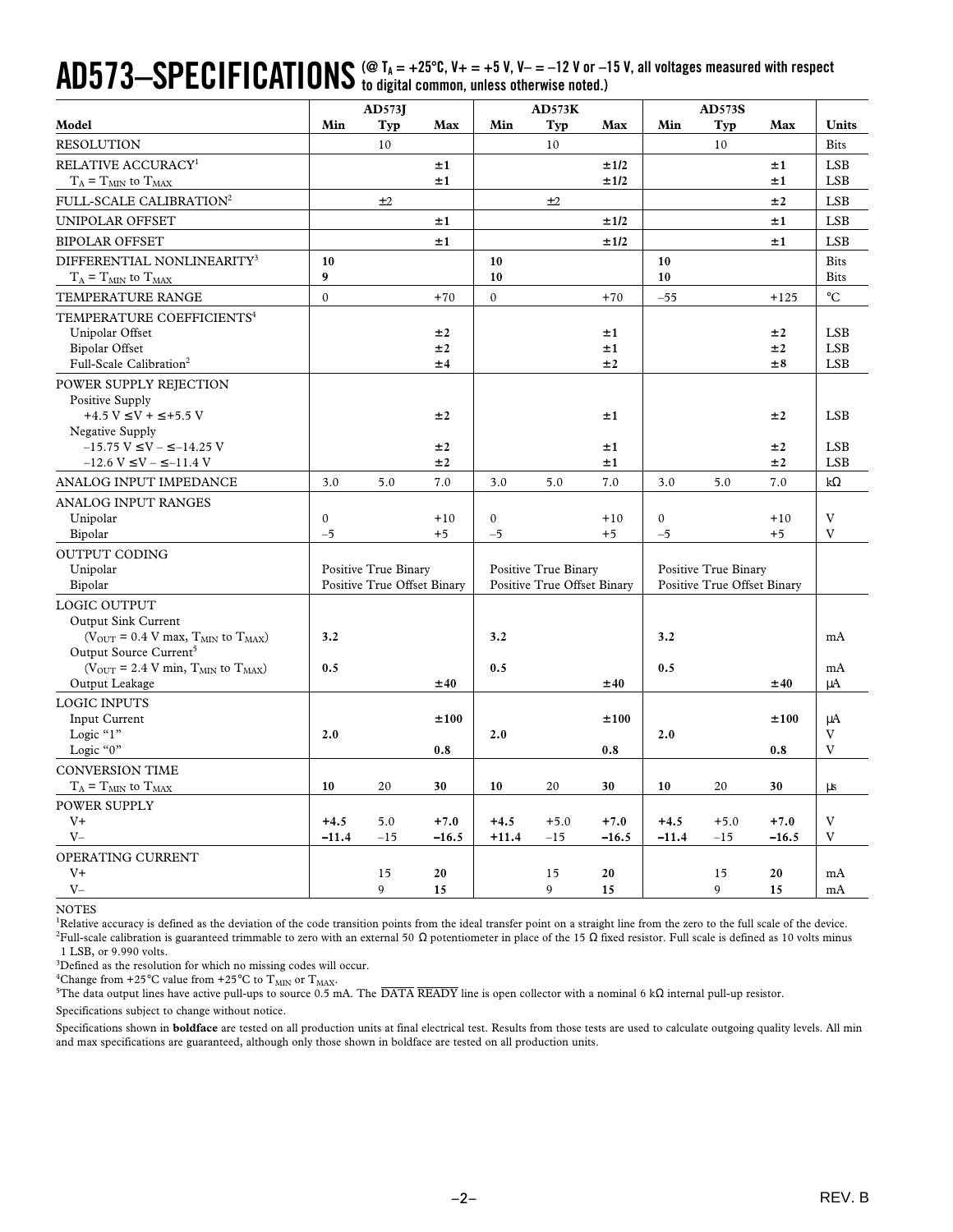#### **ABSOLUTE MAXIMUM RATINGS**

| V+ to Digital Common $\ldots \ldots \ldots \ldots \ldots \ldots \ldots \ldots \ldots \ldots \ldots$ |  |
|-----------------------------------------------------------------------------------------------------|--|
| V– to Digital Common $\ldots \ldots \ldots \ldots \ldots \ldots \ldots \ldots \ldots$               |  |
| Analog Common to Digital Common $\dots\dots\dots\dots\dots\dots\dots$                               |  |
| Analog Input to Analog Common $\dots\dots\dots\dots\dots\dots\dots$                                 |  |
|                                                                                                     |  |
| Digital Outputs (High Impedance State) $\dots\dots\dots\dots\dots$                                  |  |
| Power Dissipation 800 mW                                                                            |  |

#### **FUNCTIONAL DESCRIPTION**

A block diagram of the AD573 is shown in Figure 1. The positive CONVERT pulse must be at least 500 ns wide.  $\overline{DR}$  goes high within 1.5 µs after the leading edge of the convert pulse indicating that the internal logic has been reset. The negative edge of the CONVERT pulse initiates the conversion. The internal 10-bit current output DAC is sequenced by the integrated injection logic  $(I<sup>2</sup>L)$  successive approximation register (SAR) from its most significant bit to least significant bit to provide an output current which accurately balances the input signal current through the 5 kΩ resistor. The comparator determines whether the addition of each successively weighted bit current causes the DAC current sum to be greater or less than the input current; if the sum is more, the bit is turned off. After testing all bits, the SAR contains a 10-bit binary code which accurately represents the input signal to within 1/2 LSB (0.05% of full scale).

The SAR drives  $\overline{DR}$  low to indicate that the conversion is complete and that the data is available to the output buffers. HBE and LBE can then be activated to enable the upper 8-bit and lower 2-bit buffers as desired.  $\overline{\text{HBE}}$  and  $\overline{\text{LBE}}$  should be brought high prior to the next conversion to place the output buffers in the high impedance state.

The temperature compensated buried Zener reference provides the primary voltage reference to the DAC and ensures excellent stability with both time and temperature. The bipolar offset input controls a switch which allows the positive bipolar offset current (exactly equal to the value of the MSB less 1/2 LSB) to be injected into the summing (+) node of the comparator to offset the DAC output. Thus the nominal  $0 \text{ V}$  to  $+10 \text{ V}$  unipolar input range becomes a –5 V to +5 V range. The 5 kΩ thin-film input resistor is trimmed so that with a full-scale input signal, an input current will be generated which exactly matches the DAC output with all bits on.



Figure 1. Functional Block Diagram

#### **UNIPOLAR CONNECTION**

The AD573 contains all the active components required to perform a complete A/D conversion. Thus, for many applications, all that is necessary is connection of the power supplies (+5 V and  $-12$  V to  $-15$  V), the analog input and the convert pulse. However, there are some features and special connections which should be considered for achieving optimum performance. The functional pinout is shown in Figure 2.

The standard unipolar  $0 \text{ V}$  to  $+10 \text{ V}$  range is obtained by shorting the bipolar offset control pin (Pin 16) to digital common (Pin 17).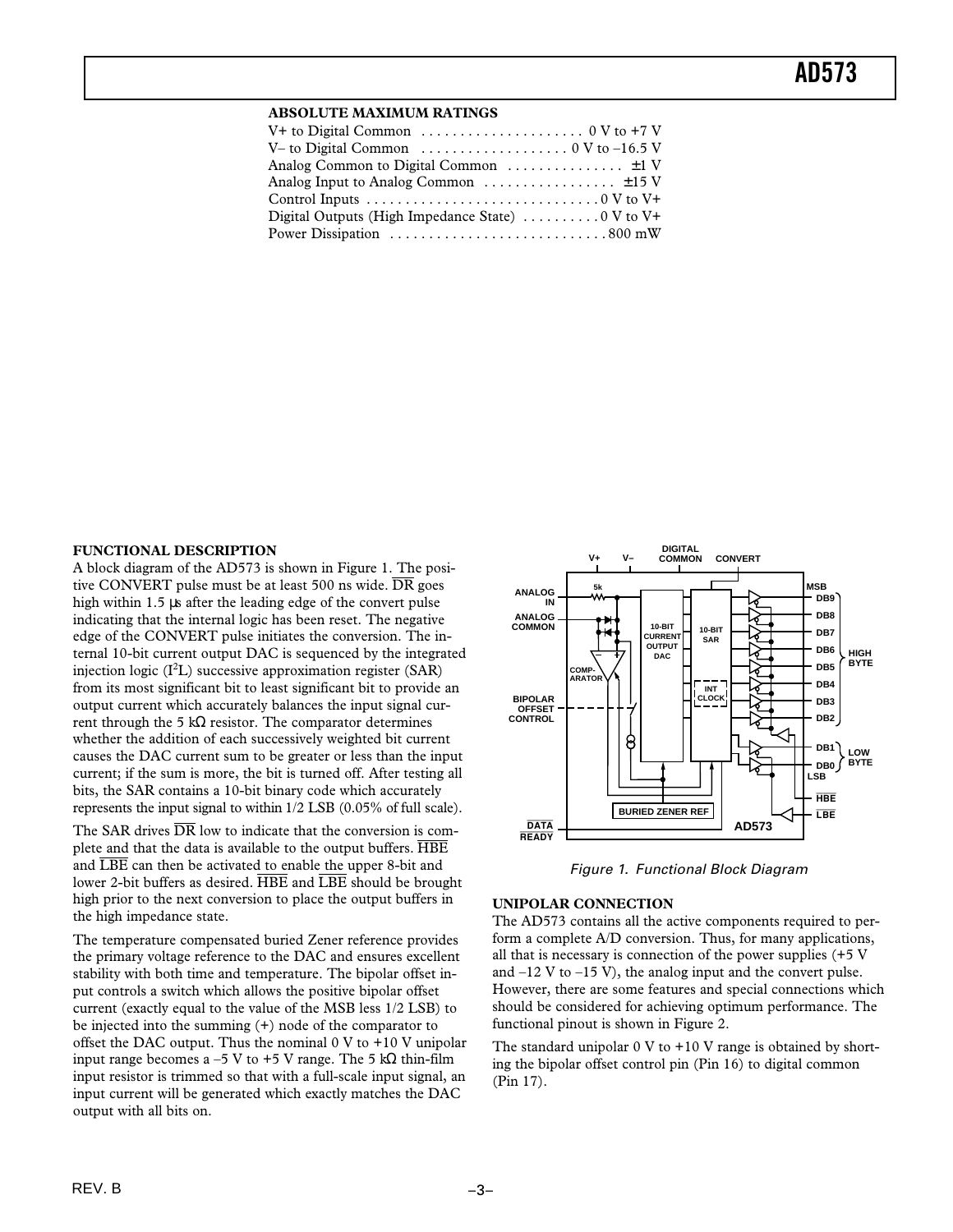

Figure 2. AD573 Pin Connections

#### **Full-Scale Calibration**

The 5 kΩ thin-film input resistor is laser trimmed to produce a current which matches the full-scale current of the internal DAC—plus about 0.3%—when an analog input voltage of 9.990 volts  $(10 \text{ volts} - 1 \text{ LSB})$  is applied at the input. The input resistor is trimmed in this way so that if a fine trimming potentiometer is inserted in series with the input signal, the input current at the full-scale input voltage can be trimmed down to match the DAC full-scale current as precisely as desired. However, for many applications the nominal 9.99 volt full scale can be achieved to sufficient accuracy by simply inserting a 15  $\Omega$  resistor in series with the analog input to Pin 14. Typical full-scale calibration error will then be within  $\pm 2$  LSB or  $\pm 0.2$ %. If more precise calibration is desired, a 50  $\Omega$  trimmer should be used instead. Set the analog input at 9.990 volts, and set the trimmer so that the output code is just at the transition between 11111111 10 and 11111111 11. Each LSB will then have a weight of 9.766 mV. If a nominal full scale of 10.24 volts is desired (which makes the LSB have a weight of exactly 10.00 mV), a 100 Ω resistor and a 100 Ω trimmer (or a 200 Ω trimmer with good resolution) should be used. Of course, larger full-scale ranges can be arranged by using a larger input resistor, but linearity and full-scale temperature coefficient may be compromised if the external resistor becomes a sizeable percentage of 5 kΩ. Figure 3 illustrates the connections required for full-scale calibration.



Figure 3. Standard AD573 Connections

#### **Unipolar Offset Calibration**

Since the Unipolar Offset is less than  $\pm 1$  LSB for all versions of the AD573, most applications will not require trimming. Figure 4 illustrates two trimming methods which can be used if greater accuracy is necessary.

Figure 4a shows how the converter zero may be offset by up to ±3 bits to correct the device initial offset and/or input signal offsets. As shown, the circuit gives approximately symmetrical adjustment in unipolar mode.



Figure 5 shows the nominal transfer curve near zero for an AD573 in unipolar mode. The code transitions are at the edges of the nominal bit weights. In some applications it will be preferable to offset the code transitions so that they fall between the nominal bit weights, as shown in the offset characteristics.



#### Figure 5. AD573 Transfer Curve—Unipolar Operation (Approximate Bit Weights Shown for Illustration, Nominal Bit Weights  $\sim$  9.766 mV)

This offset can easily be accomplished as shown in Figure 4b. At balance (after a conversion) approximately 2 mA flows into the Analog Common terminal. A 2.7  $\Omega$  resistor in series with this terminal will result in approximately the desired 1/2 bit offset of the transfer characteristics. The nominal 2 mA Analog Common current is not closely controlled in manufacture. If high accuracy is required, a 5  $\Omega$  potentiometer (connected as a rheostat) can be used as R1. Additional negative offset range may be obtained by using larger values of R1. Of course, if the zero transition point is changed, the full-scale transition point will also move. Thus, if an offset of 1/2 LSB is introduced, full-scale trimming as described on the previous page should be done with an analog input of 9.985 volts.

NOTE: During a conversion, transient currents from the Analog Common terminal will disturb the offset voltage. Capacitive decoupling should not be used around the offset network. These transients will settle appropriately during a conversion. Capacitive decoupling will "pump up" and fail to settle resulting in conversion errors. Power supply decoupling, which returns to analog signal common, should go to the signal input side of the resistive offset network.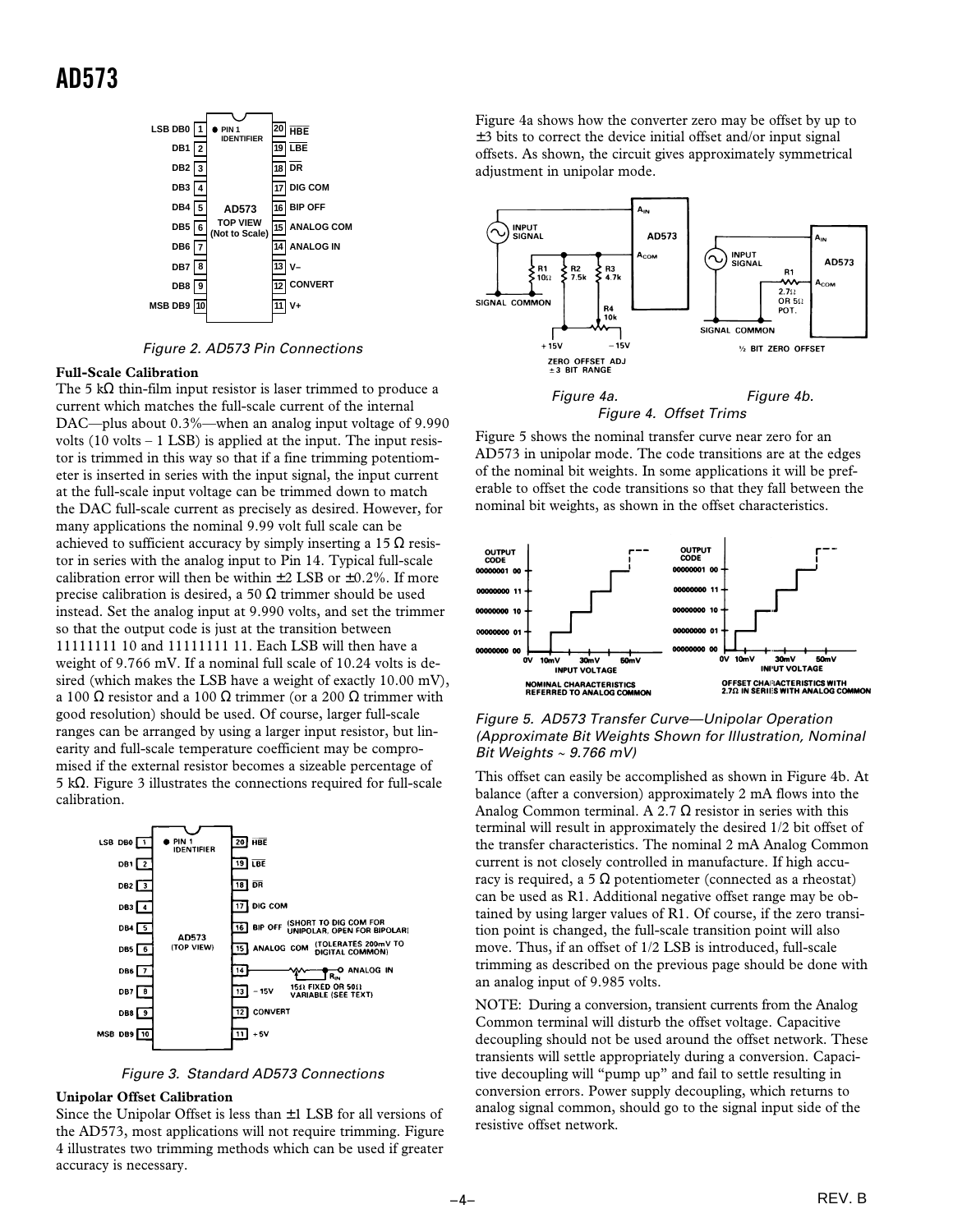#### **BIPOLAR CONNECTION**

To obtain the bipolar  $-5$  V to  $+5$  V range with an offset binary output code, the bipolar offset control pin is left open.

A –5.000 volt signal will give a 10-bit code of 00000000 00; an input of 0.000 volts results in an output code of 10000000 00 and +4.99 volts at the input yields the 11111111 11 code. The nominal transfer curve is shown in Figure 6.



Figure 6. AD573 Transfer Curve— Bipolar Operation

Note that in the bipolar mode, the code transitions are offset  $1/2$  LSB such that an input voltage of 0 volts  $\pm$  5 mV yields the code representing zero (10000000 00). Each output code is then *centered* on its nominal input voltage.

#### **Full-Scale Calibration**

Full-Scale Calibration is accomplished in the same manner as in unipolar operation except the full scale input voltage is +4.985 volts.

#### **Negative Full-Scale Calibration**

The circuit in Figure 4a can also be used in bipolar operation to offset the input voltage (nominally  $-5$  V) which results in the 00000000 00 code. R2 should be omitted to obtain a symmetrical range.

The bipolar offset control input is not directly TTL compatible but a TTL interface for logic control can be constructed as shown in Figure 7.



Figure 7. Bipolar Offset Controlled by Logic Gate Gate Output = 1 Unipolar 0–10 V Input Range Gate Output =  $0$  Bipolar  $\pm 5$  V Input Range

#### **SAMPLE-HOLD AMPLIFIER CONNECTION TO THE AD573**

Many situations in high speed acquisition systems or digitizing rapidly changing signals require a sample-hold amplifier (SHA) in front of the A/D converter. The SHA can acquire and hold a signal faster than the converter can perform a conversion. A SHA can also be used to accurately define the exact point in time at which the signal is sampled. For the AD573, a SHA can also serve as a high input impedance buffer.

Figure 8 shows the AD573 connected to the AD582 monolithic SHA for high speed signal acquisition. In this configuration, the AD582 will acquire a 10 volt signal in less than 10 µs with a droop rate less than 100 µV/ms.



Figure 8. Sample-Hold Interface to the AD573

DR goes high after the conversion is initiated to indicate that reset of the SAR is complete. In Figure 8 it is also used to put the AD582 into the hold mode while the AD573 begins its conversion cycle. (The AD582 settles to final value well in advance of the first comparator decision inside the AD573).

 $\overline{DR}$  goes low when the conversion is complete placing the AD582 back in the sample mode. Configured as shown in Figure 8, the next conversion can be initiated after a 10 µs delay to allow for signal acquisition by the AD582.

Observe carefully the ground, supply, and bypass capacitor connections between the two devices. This will minimize ground noise and interference during the conversion cycle.

#### **GROUNDING CONSIDERATIONS**

The AD573 provides separate Analog and Digital Common connections. The circuit will operate properly with as much as ±200 mV of common-mode voltage between the two commons. This permits more flexible control of system common bussing and digital and analog returns.

In normal operation, the Analog Common terminal may generate transient currents of up to 2 mA during a conversion. In addition a static current of about 2 mA will flow into Analog Common in the unipolar mode after a conversion is complete. The Analog Common current will be modulated by the variations in input signal.

The absolute maximum voltage rating between the two commons is  $\pm 1$  volt. It is recommended that a parallel pair of back-to-back protection diodes be connected between the commons if they are not connected locally.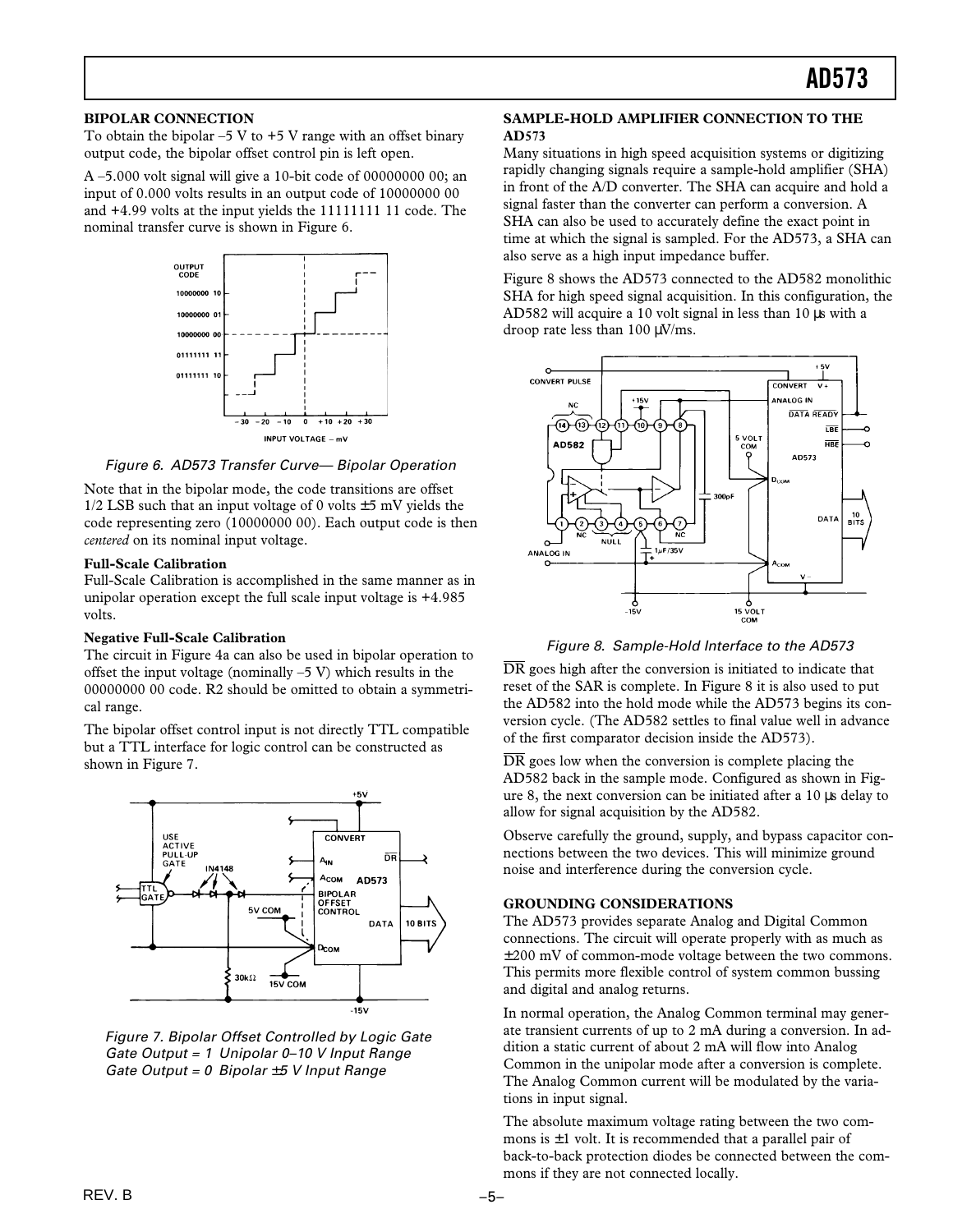#### **CONTROL AND TIMING OF THE AD573**

The operation of the AD573 is controlled by three inputs: CONVERT, HBE and LBE.

#### **Starting a Conversion**

The conversion cycle is initiated by a positive going CONVERT pulse at least 500 ns wide. The rising edge of this pulse resets the internal logic, clears the result of the previous conversion, and sets  $\overline{DR}$  high. The falling edge of CONVERT begins the conversion cycle. When conversion is completed  $\overline{DR}$  returns low. During the conversion cycle, HBE and LBE should be held high. If  $\overline{HBE}$  or  $\overline{LBE}$  goes low during a conversion, the data output buffers will be enabled and intermediate conversion results will be present on the data output pins. This may cause bus conflicts if other devices in a system are trying to use the bus.



Figure 9. Convert Timing

#### **Reading the Data**

The three-state data output buffers are enabled by HBE and LBE. Access time of these buffers is typically 150 ns (250 maximum). The data outputs remain valid until 50 ns after the enable signal returns high, and are completely into the high impedance state 100 ns later.



Figure 10. Read Timing

#### **TIMING SPECIFICATIONS (All grades,**  $T_A = T_{MIN} - T_{MAX}$ **)**

| <b>Parameter</b>           | Symbol   Min Typ Max   Units |          |     |     |    |
|----------------------------|------------------------------|----------|-----|-----|----|
| <b>CONVERT Pulse Width</b> | $t_{CS}$                     | 500      |     |     | ns |
| DR Delay from CONVERT      | $t_{\rm DSC}$                |          |     | 1.5 | μs |
| <b>Conversion Time</b>     | t <sub>C.</sub>              | 10       | 20  | 30  | μs |
| Data Access Time           | $t_{DD}$                     | $\Omega$ | 150 | 250 | ns |
| Data Valid after HBE/LBE   |                              |          |     |     |    |
| High                       | $t_{HD}$                     | 50       |     |     | ns |
| Output Float Delay         | $t_{\rm HI}$                 |          |     | 200 | ns |

#### **MICROPROCESSOR INTERFACE CONSIDERATIONS— GENERAL**

When an analog-to-digital converter like the AD573 is interfaced to a microprocessor, several details of the interface must be considered. First, a signal to start the converter must be generated; then an appropriate delay period must be allowed to pass before valid conversion data may be read. In most applications, the AD573 can interface to a microprocessor system with little or no external logic.

The most popular control signal configuration consists of decoding the address assigned to the AD573, then gating this signal with the system's WR signal to generate the CONVERT

pulse, and gating it with RD to enable the output buffers. The use of a memory address and memory WR and RD signals denotes "memory-mapped" I/O interfacing, while the use of a separate I/O address space denotes "isolated I/O" interfacing. In 8-bit bus systems, the 10-bit AD573 will occupy two locations when data is to be read; therefore, two (usually consecutive) addresses must be decoded. One of the addresses can also be used as the address which produces the CONVERT signal during WR operations.

Figure 11 shows a generalized diagram of the control logic for an AD573 interfaced to an 8-bit data bus, where two addresses (ADC ADDR and ADC ADDR + 1) have been decoded. ADC ADDR starts the converter when written to (the actual data being written to the converter does not matter) and contains the high byte data during read operations. ADC ADDR + 1 performs no function during write operations, but contains the low byte data during read operations.



Figure 11. General AD573 Interface to 8-Bit Microprocessor

In systems where this read-write interface is used, at least 30 microseconds (the maximum conversion time) must be allowed to pass between starting a conversion and reading the results. This delay or "timeout" period can be implemented in a short software routine such as a countdown loop, enough dummy instructions to consume 30 microseconds, or enough actual useful instructions to consume the required time. In tightly-timed systems, the  $\overline{DR}$  line may be read through an external three-state buffer to determine precisely when a conversion is complete. Higher speed systems may choose to use  $\overline{DR}$  to signal an interrupt to the processor at the end of a conversion.





REV. B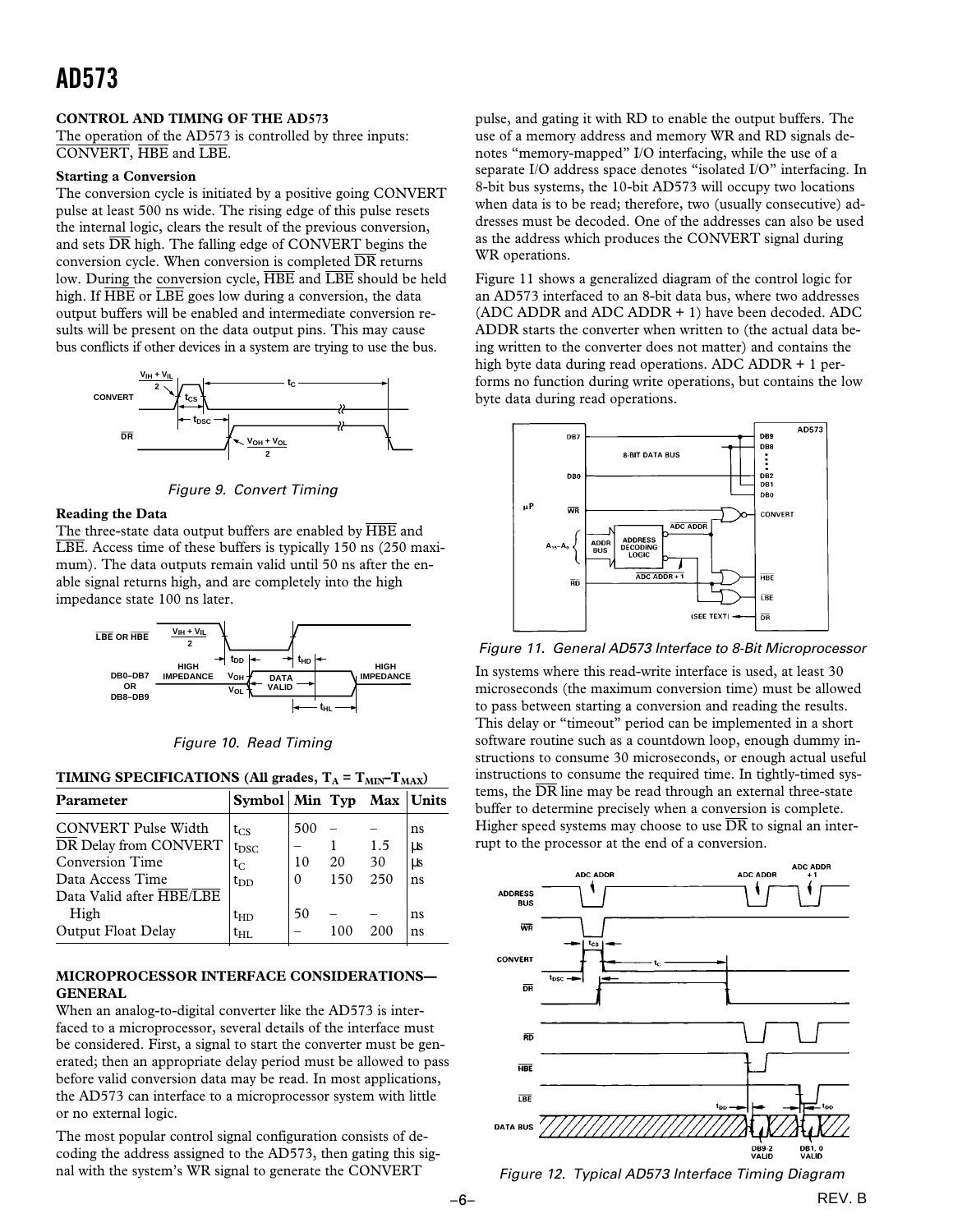#### **CONVERT Pulse Generation**

The AD573 is tested with a CONVERT pulse width of 500 ns and will typically operate with a pulse as short as 300 ns. However, some microprocessors produce active WR pulses which are shorter than this. Either of the circuits shown in Figure 13 can be used to generate an adequate CONVERT pulse for the AD573.

In both circuits, the short low going WR pulse sets the CONVERT line high through a flip-flop. The rising edge of DR (which signifies that the internal logic has been reset) resets the flip-flop and brings CONVERT low, which starts the conversion.

Note that  $t_{DSC}$  is slightly longer when the result of the previous conversion contains a Logic 1 on the LSB. This means that the actual CONVERT pulse generated by the circuits in Figure 13 will vary slightly in width.



Figure 13a. Using 74LS00 Figure 13b. Using 1/2 74LS74

#### **Output Data Format**

The AD573 output data is presented in a left justified format. The 8 MSBs (DB9–DB2, Pins 10 through 3) are enabled by HBE (Pin 20) and the 2 LSBs (DB1, DB0—Pins 2 and 1) are enabled by  $\overline{\text{LBE}}$  (Pin 19). This allows simple interface to 8-bit system buses by overlapping the 2 MSBs and the 2 LSBs. The organization of the data is shown in Figure 14.

When the least significant bits are read  $(\overline{\text{LBE}})$  brought low), the six remaining bits of the byte will contain meaningless data. These unwanted bits can be masked by logically ANDing the byte with 11000000 (C0 hex), which forces the 6 lower bits to Logic 0 while preserving the two most significant bits of the byte.

Note that it is not possible to reconfigure the AD573 for right justified data.



Figure 14. AD573 Output Data Format

In systems where all 10 bits are desired at the same time,  $\overline{\text{HBE}}$ and LBE may be tied together. This is useful in interfacing to 16-bit bus systems. The resulting 10-bit word can then be placed at the high end of the 16-bit bus for left justification or at the low end for right justification.

It is also possible to use the AD573 in a "stand-alone" mode, where the output data buffers are automatically enabled at the end of a conversion cycle. In this mode, the  $\overline{DR}$  output is wired to the HBE and LBE inputs. The outputs thus are forced into the high impedance state during the conversion period, and valid data becomes available approximately 500 ns after the DR signal goes low at the end of the conversion. The 500 ns delay allows propagation of the least significant bit through the internal logic.

This mode is particularly useful for bench-testing of the AD573, and in applications where dedicated I/O ports of peripheral interface adapter chips are available.



Figure 15. AD573 in "Stand-Alone" Mode (Output Data Valid 500 ns After *DR* Goes Low)

#### **Apple II Microcomputer Interface**

The AD573 can provide a flexible, low cost analog interface for the popular Apple II microcomputer. The Apple II, based on a 1 MHz 6502 microprocessor, meets all timing requirements for the AD573. Only a few TTL gates are required to decode the signals available on the Apple II's peripheral connector. The recommended connections are shown in Figure 16.



Figure 16. AD573 Interface to Apple ll

The BASIC routine listed here will operate the AD573 circuit shown in Figure 16. The conversion is started by POKEing to the location which contains the AD573. The relatively slow execution speed of BASIC eliminates the need for a delay routine between starting and reading the converter. This routine assumes that the AD573 is connected for  $a \pm 5$  volt input range. Variable I represents the integer value (from 0 to 1023) read from the AD573. Variable V represents the actual value of the input signal (in volts).

100 PRINT "WHICH SLOT IS THE A/D IN";:INPUT S

- 110 A=49280 +  $16*$ S
- 120 POKE A,0
- 130 L=PEEK(A) :H=PEEK(A+1)
- 140  $I = (4 \star H) + INT(L/64)$
- 150 V=(I/1024)\*10-5
- 160 PRINT "THE INPUT SIGNAL IS";V;"VOLTS."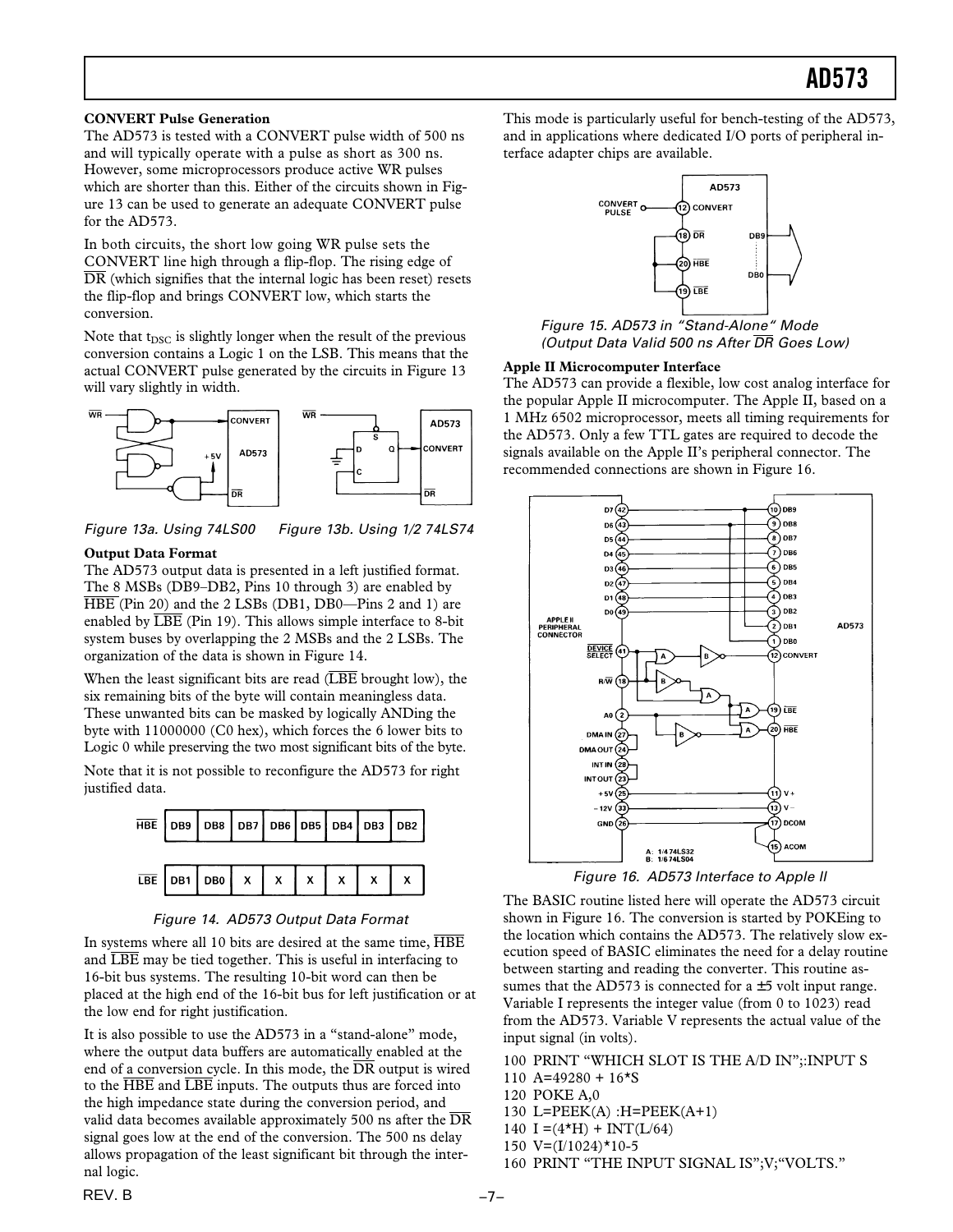It is also possible to write a faster-executing assembly-language routine to control the AD573. Such a routine will require a delay between starting and reading the converter. This can be easily implemented by calling the Apple's WAIT subroutine (which resides at location \$FCA8) after loading the accumulator with a number greater than or equal to two.

#### **8085-Series Microprocessor Interface**

The AD573 can also be used with 8085-series microprocessors. These processors use separate control signals for RD and WR, as opposed to the single  $R/\overline{W}$  control signal used in the 6800/ 6500 series processors.

There are two constraints related to operation of the AD573 with 8085-series processors. The first problem is the width of the CONVERT pulse. The circuit shown in Figure 17 (essentially the same as that shown in Figure 13) will produce a wide enough CONVERT pulse when the 8085 is running at 5 MHz. For 8085 systems running at slower clock rates (3 MHz), the flip-flop-based circuit can be eliminated since the  $\overline{WR}$  pulse will be approximately 500 ns wide.

The other consideration is the access time of the AD573's threestate output data buffers, which is 250 ns maximum. It may be necessary to insert wait states during RD operations from the AD573. This will not be a problem in systems using memories with comparable access times, since wait states will have already been provided in the basic system design.



Figure 17. AD573–8085A Interface Connections

The following assembly-language subroutine can be used to control an AD573 residing at memory locations  $3000_H$  and  $3001_H$ . The 10 bits of data are returned (left-justified) in the DE register pair.

|                    | ADC: LXI H, 3000; LOAD HL WITH AD573 ADDRESS |
|--------------------|----------------------------------------------|
| MOV M, A           | ; START CONVERSION                           |
| <b>MVI B, 06</b>   | ; LOAD DELAY PERIOD                          |
| LOOP: DCR B        | : DELAY LOOP                                 |
| <b>INZ LOOP</b>    |                                              |
| MOV A, M           | ; READ LOW BYTE                              |
| ANI C <sub>0</sub> | ; MASK LOWER 6 BITS                          |
| MOV E, A           | ; STORE CLEAN LOW BYTE IN E                  |
| <b>INR L</b>       | ; LOAD HIGH BYTE ADDRESS                     |
| MOV D, M           | ; MOVE HIGH BYTE TO D                        |
| <b>RET</b>         | $:$ EXIT                                     |
|                    |                                              |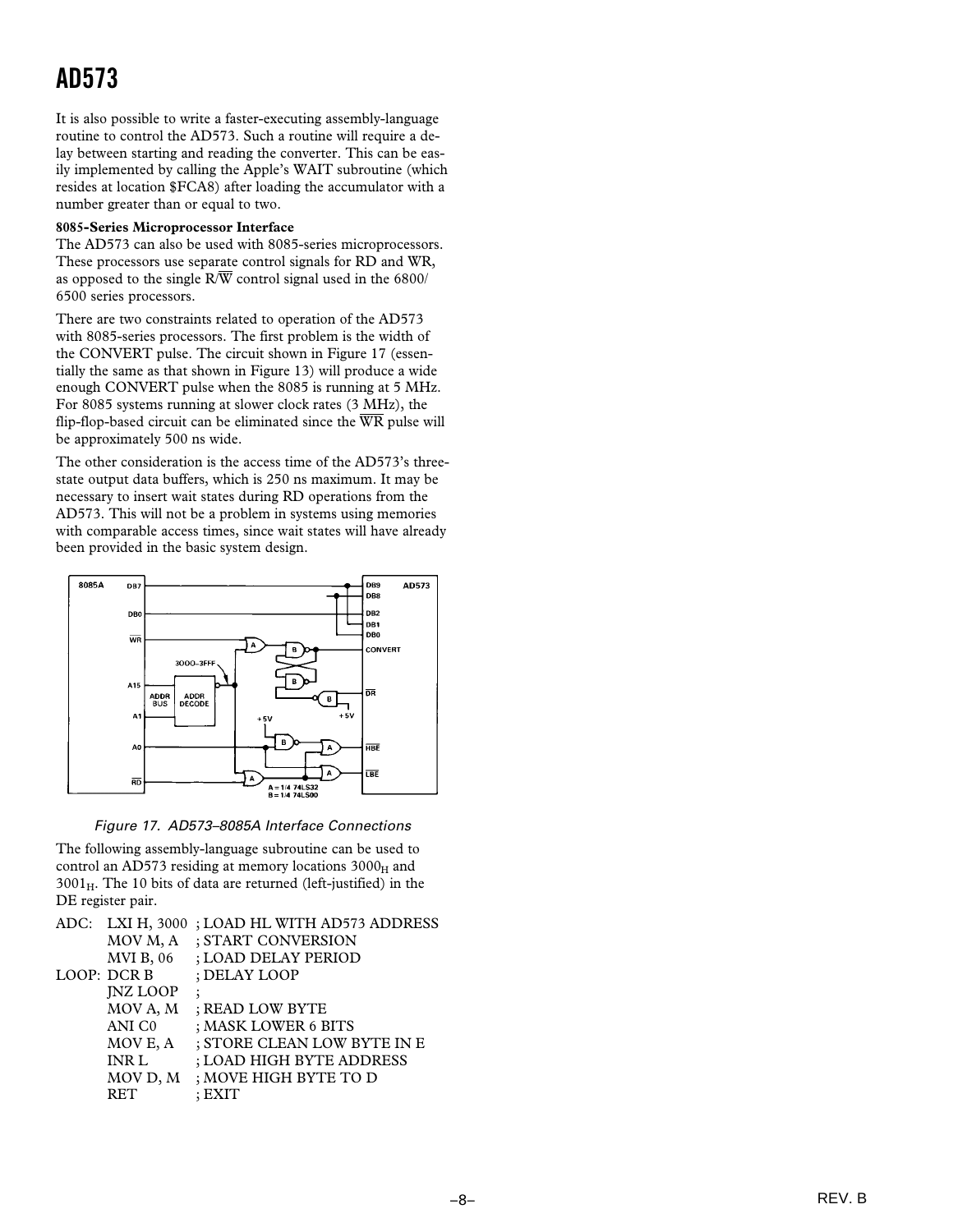### OUTLINE DIMENSIONS



**CONTROLLING DIMENSIONS ARE IN INCHES; MILLIMETER DIMENSIONS (IN PARENTHESES) ARE ROUNDED-OFF INCH EQUIVALENTS FOR REFERENCE ONLY AND ARE NOT APPROPRIATE FOR USE IN DESIGN.**

Figure 18. 20-Lead Side-Brazed Ceramic Dual In-Line Package [SBDIP] (D-20) Dimensions shown in inches and (millimeters)



CONTROLLING DIMENSIONS ARE IN INCHES; MILLIMETER DIMENSIONS<br>(IN PARENTHESES) ARE ROUNDED-OFF INCH EQUIVALENTS FOR<br>REFERENCE ONLY AND ARE NOT APPROPRIATE FOR USE IN DESIGN.<br>CORNER LEADS MAY BE CONFIGURED AS WHOLE OR HALF LE

**070706-A**

 Figure 19. 20-Lead Plastic Dual In-Line Package [PDIP] Narrow Body (N-20)

Dimensions shown in inches and (millimeters)